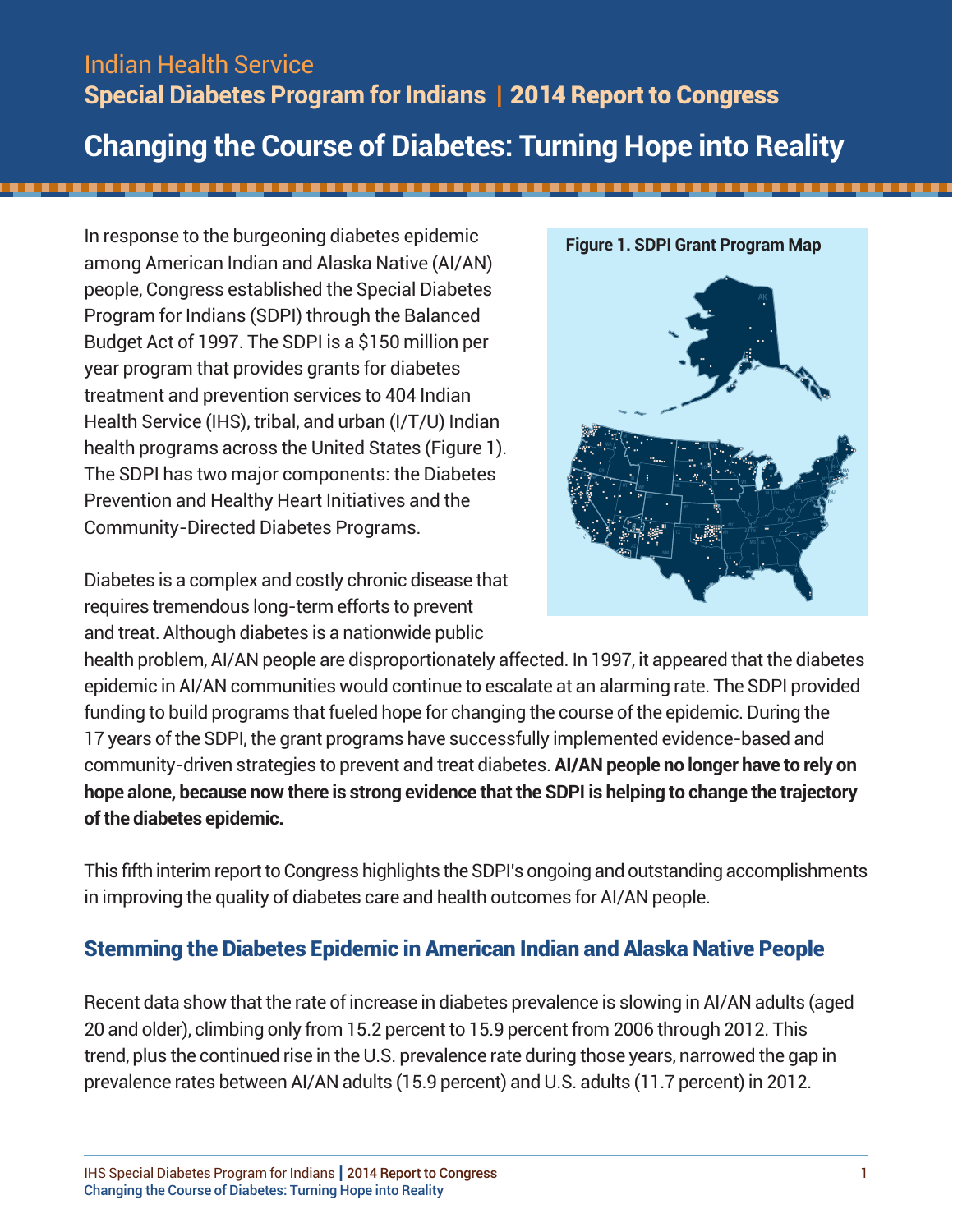

**Figure 2. Diabetes Prevalence in American Indians and Alaska Natives by Age Group: 2006-2012**

Figure 2 shows another important trend in diabetes prevalence in AI/AN people. From 2006 through 2012, prevalence in those under 65 years of age increased only slightly. The small overall increase in prevalence during this period was driven by those aged 65 years and older.

Two factors account for the increased prevalence in those aged 65 years and older: (1) incidence (new cases) of diabetes, and (2) longevity of those diagnosed at younger ages. Being diagnosed with diabetes at an older age

means that a person is less likely to experience complications of diabetes that develop after many years of living with the disease. In addition, living longer with diabetes is a result of improvements in self-care and clinical care.

Another positive trend is that obesity rates in AI/AN children and youth aged 2-19 years remained nearly constant from 2006 through 2012. Obesity in youth is an indicator of future risk for developing diabetes.

**These trends show that the course of diabetes is changing in a positive direction for AI/AN people.**

## The SDPI Diabetes Prevention and Healthy Heart Initiatives: Ongoing Success in Translating Diabetes Science

In 2004, Congress established the SDPI Demonstration Projects to translate research-based interventions for diabetes prevention and cardiovascular disease (CVD) risk reduction into AI/AN community-based programs and health care settings. In total, 66 grants were funded that served 110 tribal communities from 2004 to 2010. The SDPI Demonstration Projects successfully translated diabetes science and reduced the risk of diabetes in people at high risk and reduced CVD risk factors in people with diabetes. In 2010, the SDPI Demonstration Projects transitioned into the SDPI Initiatives to continue their prevention work and begin disseminating the strategies and lessons learned to other I/T/U health programs.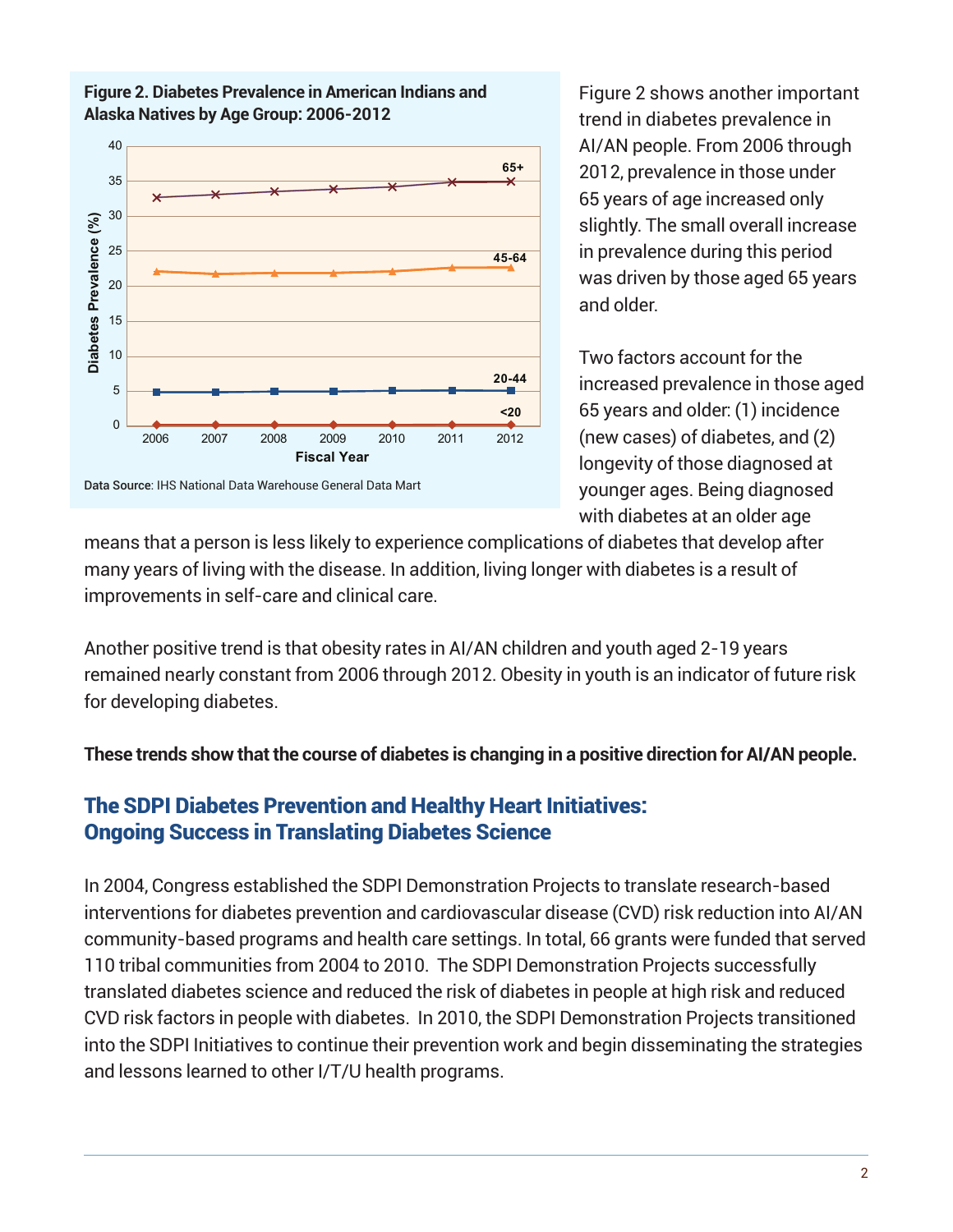### The SDPI Diabetes Prevention Initiative (SDPI DP)

The National Institutes of Health led the landmark Diabetes Prevention Program clinical trial (NIH DPP), which was the first study in the United States to show that lifestyle intervention could reduce the incidence (new cases) of type 2 diabetes in a diverse population of people at high risk. This randomized controlled trial achieved a 58 percent reduction in diabetes incidence in the lifestyle intervention group compared to the placebo group, which did not receive the intervention (*N Engl J Med* 2002;346:393-403).

The SDPI DP adapted the lifestyle intervention from the NIH DPP and implemented this program in diverse AI/AN communities. As of May 2014, a total of 4,549 participants have completed the follow-up assessment conducted within one month after finishing their last lifestyle class.

**Following the lifestyle intervention, SDPI DP participants achieved significant improvements in key diabetes risk factors, including weight loss (Table 1).**

| Table 1. SDPI DP Changes in Diabetes Risk Factors |                                      |                                         |
|---------------------------------------------------|--------------------------------------|-----------------------------------------|
| <b>MEASURE</b>                                    | <b>RESULTS</b>                       |                                         |
|                                                   | Baseline <sup>1</sup><br>$(n=7,097)$ | Follow-up <sup>2,a</sup><br>$(n=4,549)$ |
| <b>Weight Loss</b>                                |                                      |                                         |
| Mean Weight (lbs)                                 | 218                                  | 208                                     |
| Mean BMI (kg/m <sup>2</sup> )                     | 35.9                                 | 34.4                                    |
| <b>Lifestyle Behaviors</b>                        |                                      |                                         |
| Ate healthy foods once or more per week           | 77%                                  | 87%                                     |
| Ate unhealthy foods less than once per week       | 53%                                  | 81%                                     |
| Regular physical activity <sup>3</sup>            | 30%                                  | 53%                                     |

<sup>1</sup> Baseline = before starting the lifestyle intervention classes

<sup>2</sup> Follow-up = within one month after finishing the lifestyle intervention classes (approximately 5-7 months after baseline)

<sup>a</sup> All changes from baseline to follow-up were statistically significant (P < 0.0001) for participants who completed the follow-up assessment.

<sup>3</sup> Regular physical activity = 30 minutes or more per day of moderate physical activities, 5 or more days per week **or** 20 minutes or more per day of vigorous physical activities, 3 or more days per week Source: Evaluation of the SDPI Diabetes Prevention Demonstration Project and Initiative, May 2014

The key outcome of the NIH DPP was reduction in the incidence of diabetes in the lifestyle intervention group as compared with the placebo group. To compare SDPI DP results with the NIH DPP for diabetes incidence, a subgroup (n=688) was analyzed of SDPI DP participants that met all of the NIH DPP eligibility criteria: ≥ 25 years old; body mass index (BMI) ≥ 24; fasting blood glucose of 95 to 125 mg/dL; and oral glucose tolerance test 2-hour result of 140-199 mg/dL. Since the SDPI DP did not have a placebo group, the NIH DPP placebo group provides an estimate of what the diabetes incidence rates might have been if SDPI DP participants had not received the lifestyle intervention (Figure 3).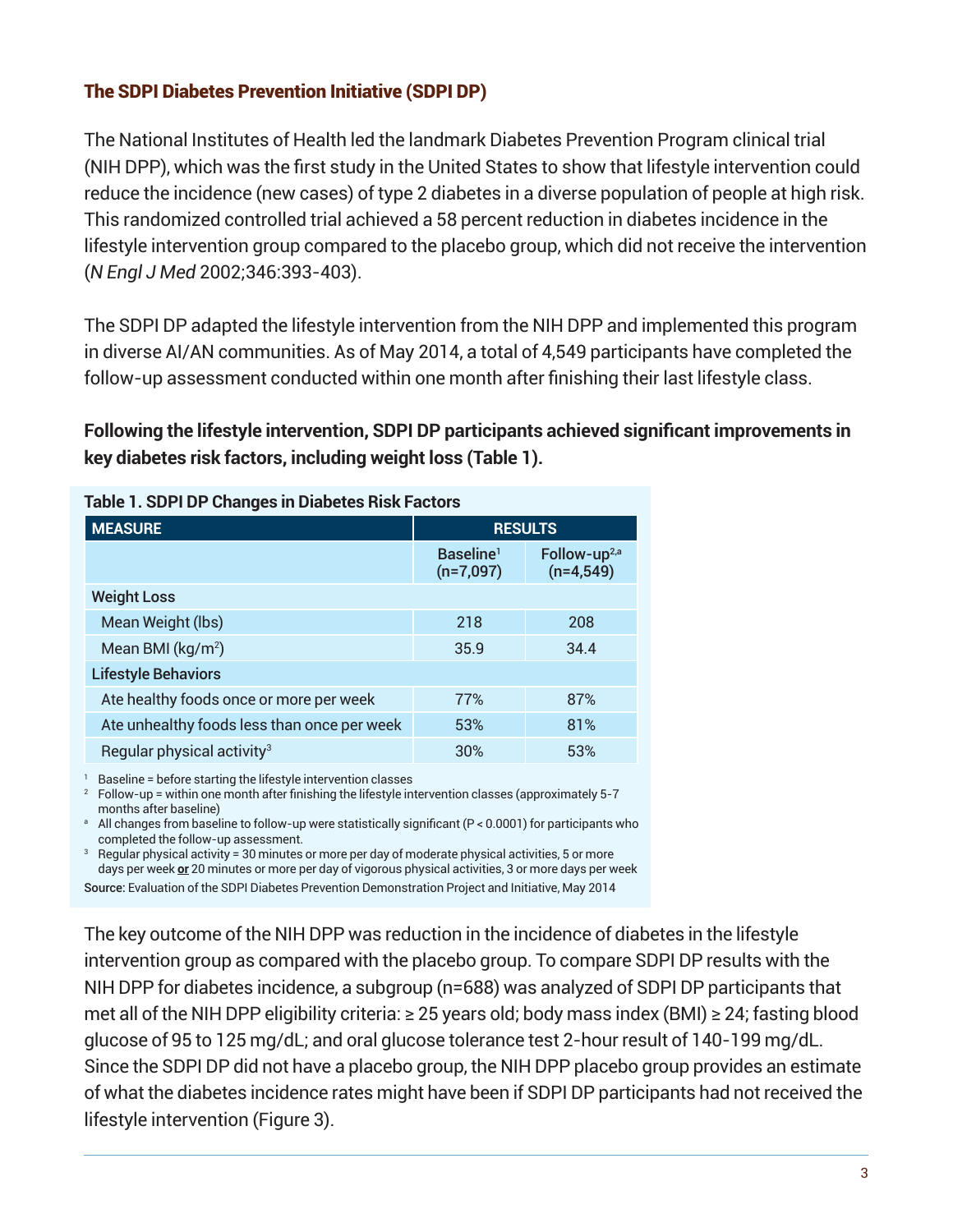

#### **Figure 3. Cumulative Incidence of Diabetes in SDPI DP and NIH DPP**

#### **Results**

The diabetes incidence rates per year were:

- 11.0 percent for the NIH DPP placebo group
- 6.5 percent for the SDPI DP subgroup
- 4.8 percent for the NIH DPP lifestyle intervention group

Note: Results of NIH DPP and SDPI DP are superimposed in the graph for comparison, but participant characteristics and study design were not identical.

Source: 1) Evaluation of the SDPI Diabetes Prevention Program 2) Diabetes Prevention Research Group, *Lancet* 2009;374:1677-1686 (Figure 3A)

The SDPI DP subgroup achieved markedly lower rates of diabetes incidence compared with the NIH DPP placebo group and somewhat higher rates compared with the NIH DPP lifestyle intervention group. **Achieving results that come close to those of the NIH DPP lifestyle intervention group indicates that the SDPI DP successfully implemented the program in diverse AI/AN communities and reduced progression to diabetes. Reductions in diabetes incidence have significant implications for preserving health and reducing health care costs.**

#### The SDPI Healthy Heart Initiative (SDPI HH)

A leading cause of death in people with diabetes is CVD. Research has shown that controlling CVD risk factors, particularly blood pressure, LDL cholesterol, and smoking, can substantially reduce the occurrence of heart attacks and strokes (CDC, 2014). To improve both behavioral and clinical CVD risk factors in AI/AN people with diabetes, the SDPI HH intensive case management intervention included medical care and patient education. As of May 2014, a total of 2,174 participants have completed an assessment approximately three years after starting the intervention.

Following the SDPI HH intervention, participants reported improvements in key behavioral CVD risk factors from baseline to the third annual assessment (Table 2).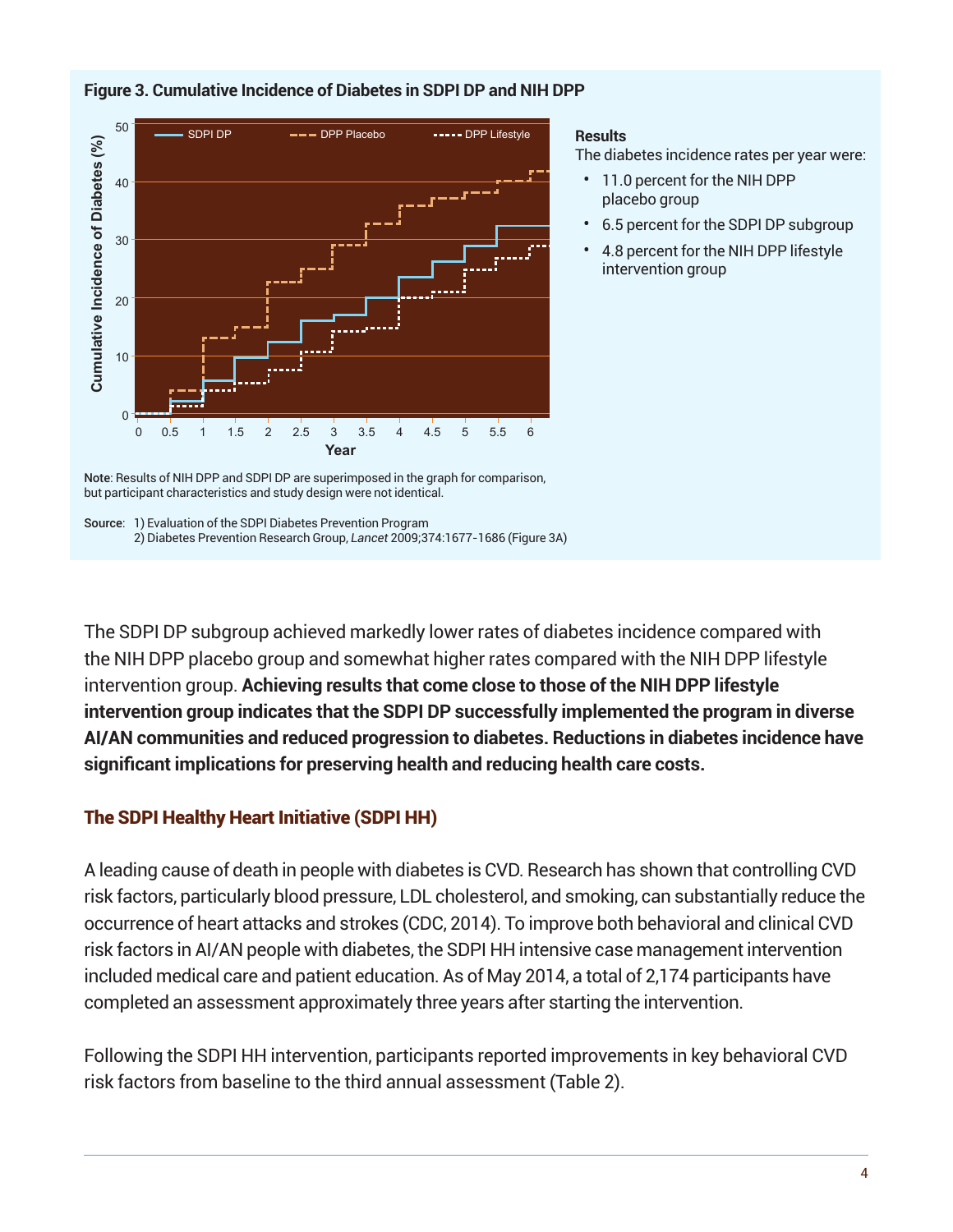| <b>MEASURE</b>                              | <b>RESULTS</b>                       |                                    |
|---------------------------------------------|--------------------------------------|------------------------------------|
|                                             | Baseline <sup>1</sup><br>$(n=6,555)$ | Year 3 <sup>2</sup><br>$(n=2,174)$ |
| Non-smokers                                 | 78%                                  | 85% <sup>a</sup>                   |
| Ate healthy foods once or more per week     | 80%                                  | 83%                                |
| Ate unhealthy foods less than once per week | 66%                                  | $76%$ <sup>a</sup>                 |
| Regular physical activity <sup>3</sup>      | 34%                                  | 39%                                |

<sup>1</sup> Baseline = before starting the SDPI HH intervention<br><sup>2</sup> Year 3 = approximately 3 years after baseline<br><sup>a</sup> These changes from baseline to Year 3 were statistically significant (P < 0.0001) for participants who completed the Year 3 assessment.

<sup>3</sup> Regular physical activity = 30 minutes or more per day of moderate physical activities, 5 or more days per week **or** 20 minutes or more per day of vigorous physical activities, 3 or more days per week

Source: Evaluation of the SDPI Healthy Heart Demonstration Project and Initiative, May 2014

These changes in behaviors and intensive case management were associated with significant improvements in SDPI HH participants' achievement of clinical CVD risk factor targets, including those for blood pressure, LDL, and triglycerides (Figure 4).



**Figure 4. SDPI HH Achievement of CVD Risk Factor Targets These results demonstrate** 

\* All annual percentages are significantly different from baseline (P <0.005) for participants who completed the assessment.

Source: Evaluation of the SDPI Healthy Heart Demonstration Project and Initiative

**that the SDPI HH succeeded in implementing intensive case management to reduce cardiovascular risk factors in AI/AN people with diabetes.**  Improvements in these clinical measures can lead to reductions in CVD resulting in health care cost savings and improved quality of life for people with diabetes.

**Just as Congress envisioned, both the SDPI DP and SDPI HH Initiatives continue to show that research-based interventions can be translated** 

**successfully in AI/AN communities. More importantly, these Initiatives (1) reduce risk factors for developing diabetes, and (2) reduce CVD risk factors in people with diabetes.**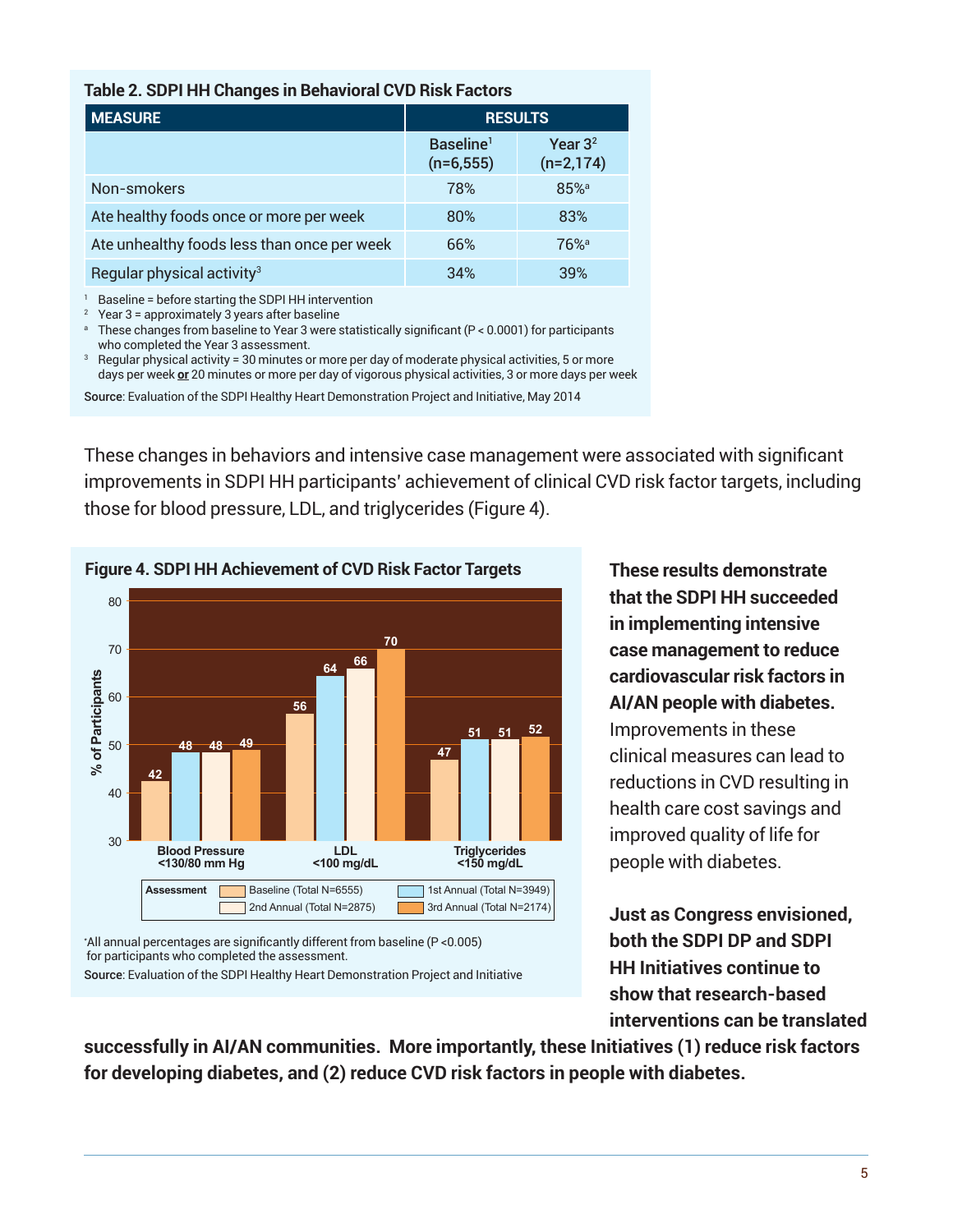### The SDPI Community-Directed Diabetes Programs: 17 Years of Successful Interventions

Since 1998, SDPI funding has made it possible for AI/AN communities to develop and sustain quality diabetes treatment and prevention programs. Based on local needs and priorities, the SDPI Community-Directed Diabetes Programs implement proven interventions to address the diabetes epidemic, often where few resources existed before. SDPI funding has enabled staff and programs to dramatically increase access to diabetes treatment and prevention services throughout the Indian health system (Table 3).

| Table 3. Percent of SDPI Community-Directed Programs Reporting Diabetes Services |       |      |  |
|----------------------------------------------------------------------------------|-------|------|--|
| <b>INTERVENTION</b>                                                              | 19971 | 2013 |  |
| Diabetes clinical teams                                                          | 30%   | 96%  |  |
| Diabetes patient registries                                                      | 34%   | 98%  |  |
| <b>Nutrition services for adults</b>                                             | 39%   | 93%  |  |
| Access to registered dietitians                                                  | 37%   | 79%  |  |
| Access to physical activity specialists                                          | 8%    | 74%  |  |
| Access to culturally tailored diabetes education materials                       | 36%   | 97%  |  |
| Adult weight management programs                                                 | 19%   | 78%  |  |
| Nutrition services for children and youth                                        | 65%   | 84%  |  |
| Community-based physical activity programs for children and youth                | 13%   | 80%  |  |
| Physical activity programs for school-age youth                                  | 9%    | 80%  |  |
| 1 Benedicts - Jackson OBBI from the access acceptable to                         |       |      |  |

<sup>1</sup> Baseline = before SDPI funding was available

Source: Evaluation of the SDPI Community-Directed Diabettes Program, 2013

At the national level, the IHS Division of Diabetes provides the supportive structures necessary for SDPI Community-Directed Diabetes Programs to implement these interventions successfully, including:

- **National and Area Diabetes Consultants** expertise on diabetes and technical assistance to grantees for improving program implementation and grant accountability;
- **Clinical Tools**  guidance for providing quality care, including Standards of Care, Best Practices, treatment algorithms, quick-reference cards;
- **Data Infrastructure** resources and support for diabetes surveillance, the IHS National Data Warehouse, the IHS Electronic Health Record, and diabetes patient care tools; and
- **Diabetes Care and Outcomes Audit** annual review of patient charts for monitoring the quality and outcomes of diabetes clinical care. In 2014, 331 I/T/U facilities participated and provided data on more than 115,000 AI/AN patients with diabetes.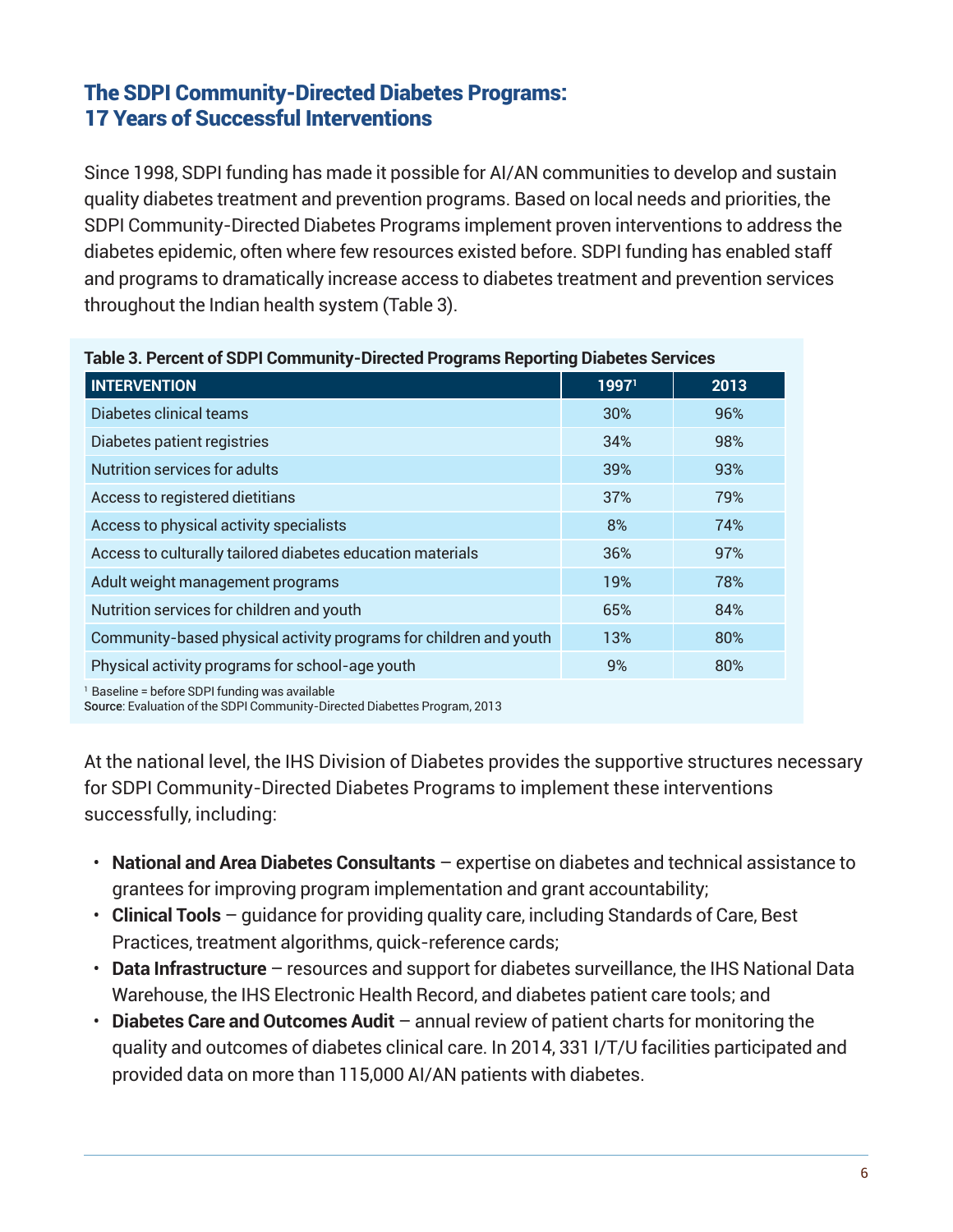The training and resources provided by the IHS Division of Diabetes are used extensively by SDPI grantees and Indian health system clinicians nationwide, as indicated in Table 4 below.

| Table 4. OSE OF INS DIVISION OF DIADELES TRAINING AND NESOURCES - F 1 ZUTS                                                                               |                                                                                  |                                              |  |  |
|----------------------------------------------------------------------------------------------------------------------------------------------------------|----------------------------------------------------------------------------------|----------------------------------------------|--|--|
| <b>RESOURCE</b>                                                                                                                                          | <b>DESCRIPTION</b>                                                               | <b>USAGE</b>                                 |  |  |
| Comprehensive<br><b>Diabetes Training</b>                                                                                                                | Clinical training offered through online courses<br>and virtual webinars.        | 2,452 CME/CE <sup>1</sup> hours <sup>2</sup> |  |  |
| <b>SDPI Grant Program Training</b>                                                                                                                       | Grantee training and technical assistance offered<br>through virtual webinars.   | $9,723$ hours <sup>2</sup>                   |  |  |
| <b>IHS Division of</b><br><b>Diabetes Website</b>                                                                                                        | A central information source for SDPI tools,<br>training, and resources.         | 144,346 hits                                 |  |  |
| <b>Diabetes Self-Management</b><br><b>Education and Support Materials</b>                                                                                | Items ordered through online catalog and<br>distributed to customers nationwide. | 1,030,205 items                              |  |  |
| CME/CE=Continuing Medical Education/Continuing Education<br><sup>2</sup> Houreshoure of training offered multiplied by the number of people who attended |                                                                                  |                                              |  |  |

| Table 4. Use of IHS Division of Diabetes Training and Resources - FY 2013 |  |
|---------------------------------------------------------------------------|--|
|---------------------------------------------------------------------------|--|

 $^{\rm 2}~\,$  Hours=hours of training offered multiplied by the number of people who attended

### Clinical Diabetes Outcomes during the SDPI

At the same time that access to diabetes services increased markedly, key outcome measures for AI/AN people with diabetes showed achievement or maintenance at or near national targets. These results have been sustained throughout the SDPI era (Figures 5-7).



Target: A1C < 8% for most patients. Outcome: The mean blood sugar level decreased from 9.0% in 1996 to 8.1% in 2014. Source: IHS Diabetes Care and Outcomes Audit





Target: LDL cholesterol < 100 mg/dL Outcome: Mean LDL cholesterol declined from 118 mg/dL in 1998 to 92 mg/dL in 2014. Source: IHS Diabetes Care and Outcomes Audit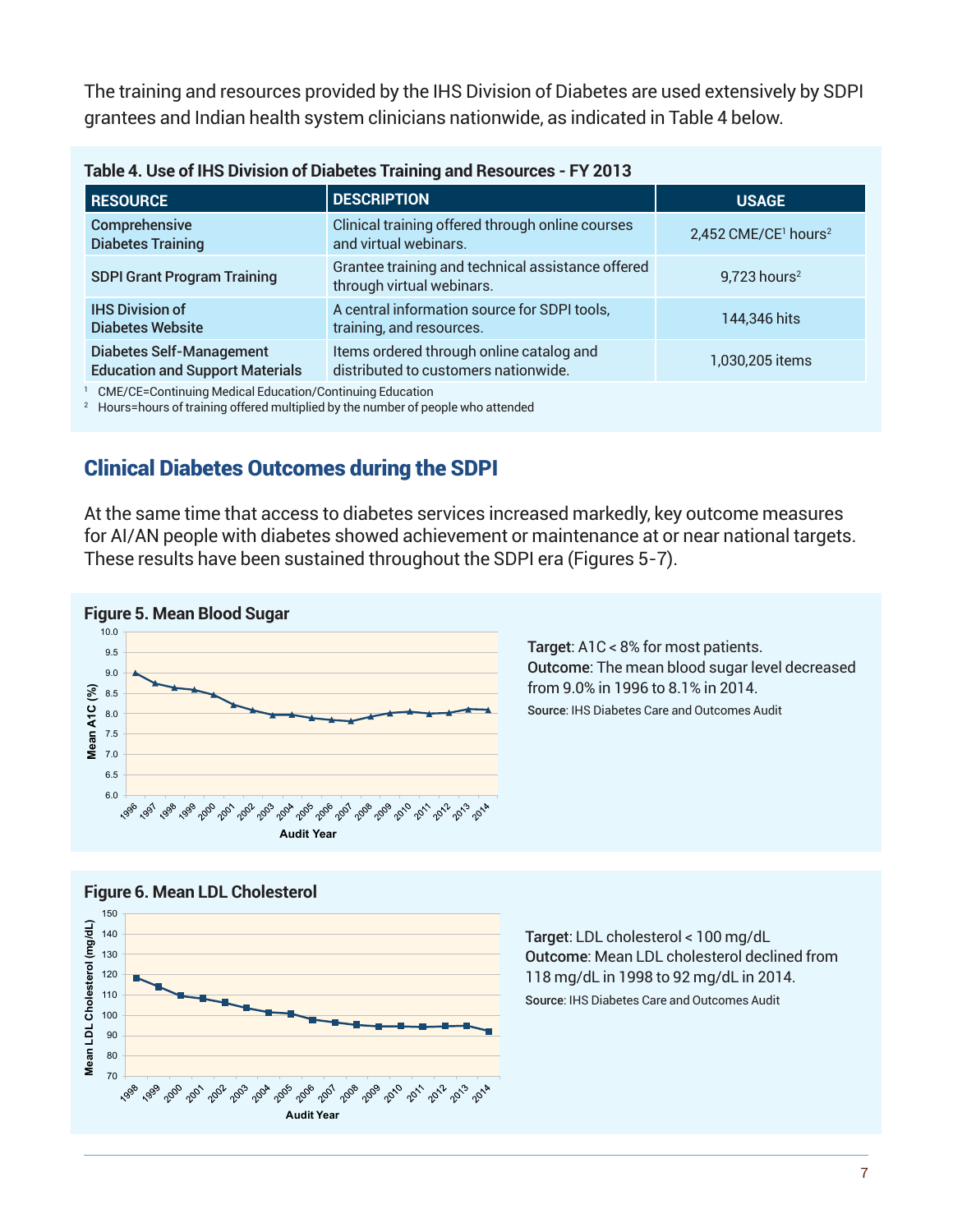

Target: Blood pressure <140/<90 mmHg Outcome: Blood pressure has been well-controlled throughout the SDPI era. The mean blood pressure was 131/76 in 2014. Source: IHS Diabetes Care and Outcomes Audit

Clinical improvements in blood sugar, LDL cholesterol, and blood pressure control such as these are associated with a tremendous impact on reducing rates of diabetes complications such as end stage renal disease (ESRD). Following the inception of the SDPI, rates of ESRD in AI/AN people with diabetes decreased dramatically (Figure 8).



**incidence rates of ESRD in AI/AN people with diabetes decreased 43 percent—more than for any other racial group in the U.S.**

The rate of new cases of ESRD due to diabetes among AI/AN people decreased beginning in 2000 after steadily increasing for the previous two decades. This decrease reduced dialysis

costs that would have been incurred. Medicare costs per year for one patient on hemodialysis were \$87,945 in 2011 (USRDS, 2013). **Reducing the rate of progression to kidney failure requiring dialysis translates into millions of dollars in cost savings for Medicare, the IHS, and other thirdparty payers.**

**The SDPI Community-Directed Diabetes Programs, now with 17 years of sustained intervention, are continuing to implement diabetes services that improve clinical outcomes for AI/AN people.**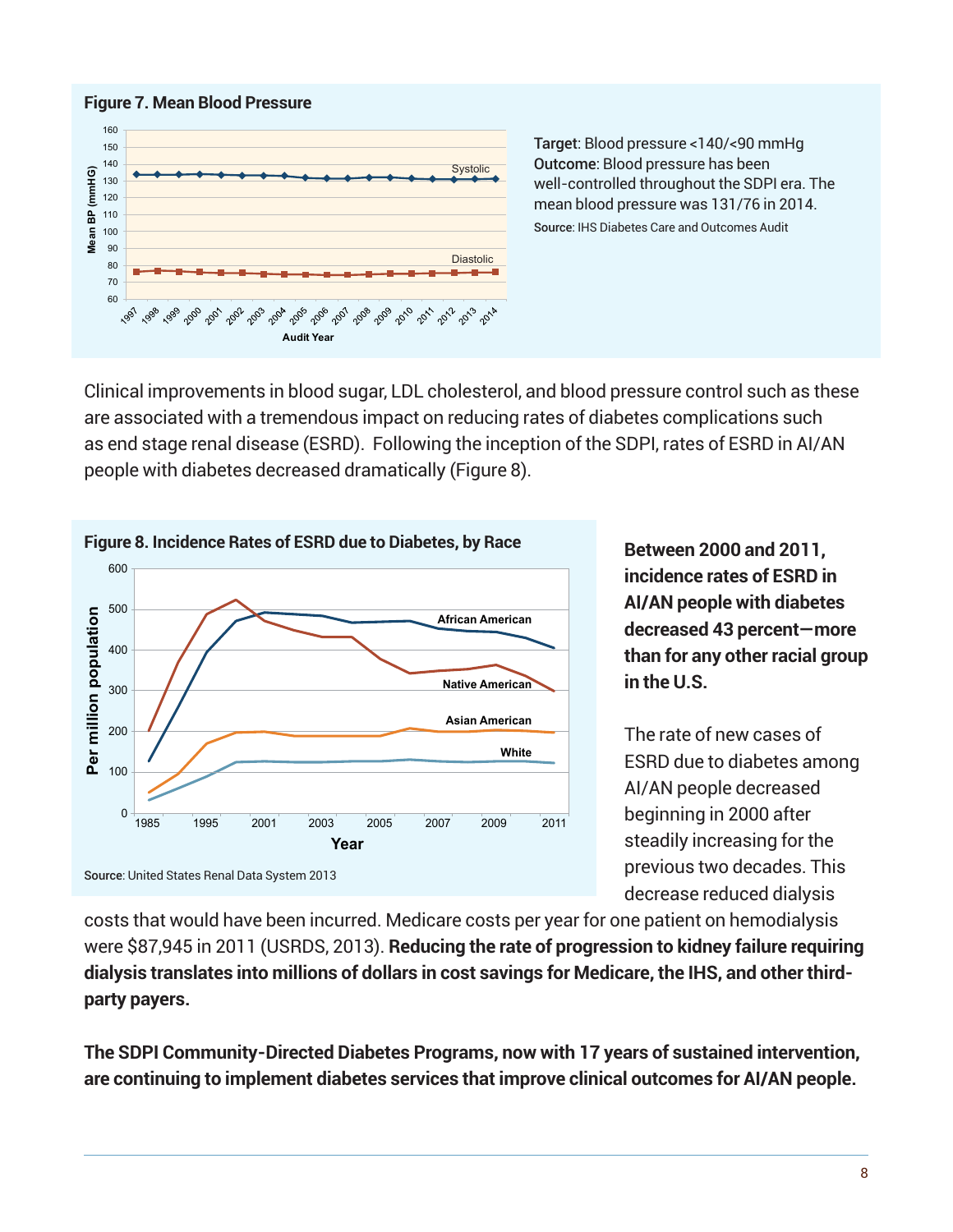### SDPI: Turning Hope into Reality

In 1997, there was fear that the diabetes epidemic in AI/AN communities would continue to grow unabated and affect youth and adults at increasing rates. Congress responded to these concerns and established the SDPI to provide resources and hope that the course of this epidemic could be changed. Affecting the course of a public health problem such as diabetes requires years of sustained effort and intervention. As evidenced by recent data presented in this interim report, the SDPI is turning hope into reality for AI/AN people:

- Increases in diabetes prevalence rates in adults are slowing.
- In youth, diabetes remains rare and prevalence rates are not increasing.
- Long-term control of key diabetes clinical measures is being sustained.
- The ESRD incidence rate in people with diabetes is decreasing.

Although it is not possible to determine the extent to which these remarkable outcomes are due solely to the SDPI, nothing else has impacted diabetes resources across the Indian health system as much as the SDPI over the past 17 years. The SDPI has provided funding for services, training, support, and clinical data to help the Indian health system make tremendous improvements in the health of AI/AN people.

Guided by Congress's vision, scientific research, and community-driven priorities, SDPI funding supports one of the most comprehensive and effective systems to prevent and treat diabetes in the U.S. Partnerships with Tribes have been essential to the success of the SDPI in diverse communities and settings nationwide.

In 1997, it appeared that the trajectory of the diabetes epidemic was on course to devastate AI/AN people and their communities. Were it not for the SDPI, that future may have come to pass. Instead, there is a healthier reality emerging throughout AI/AN communities.